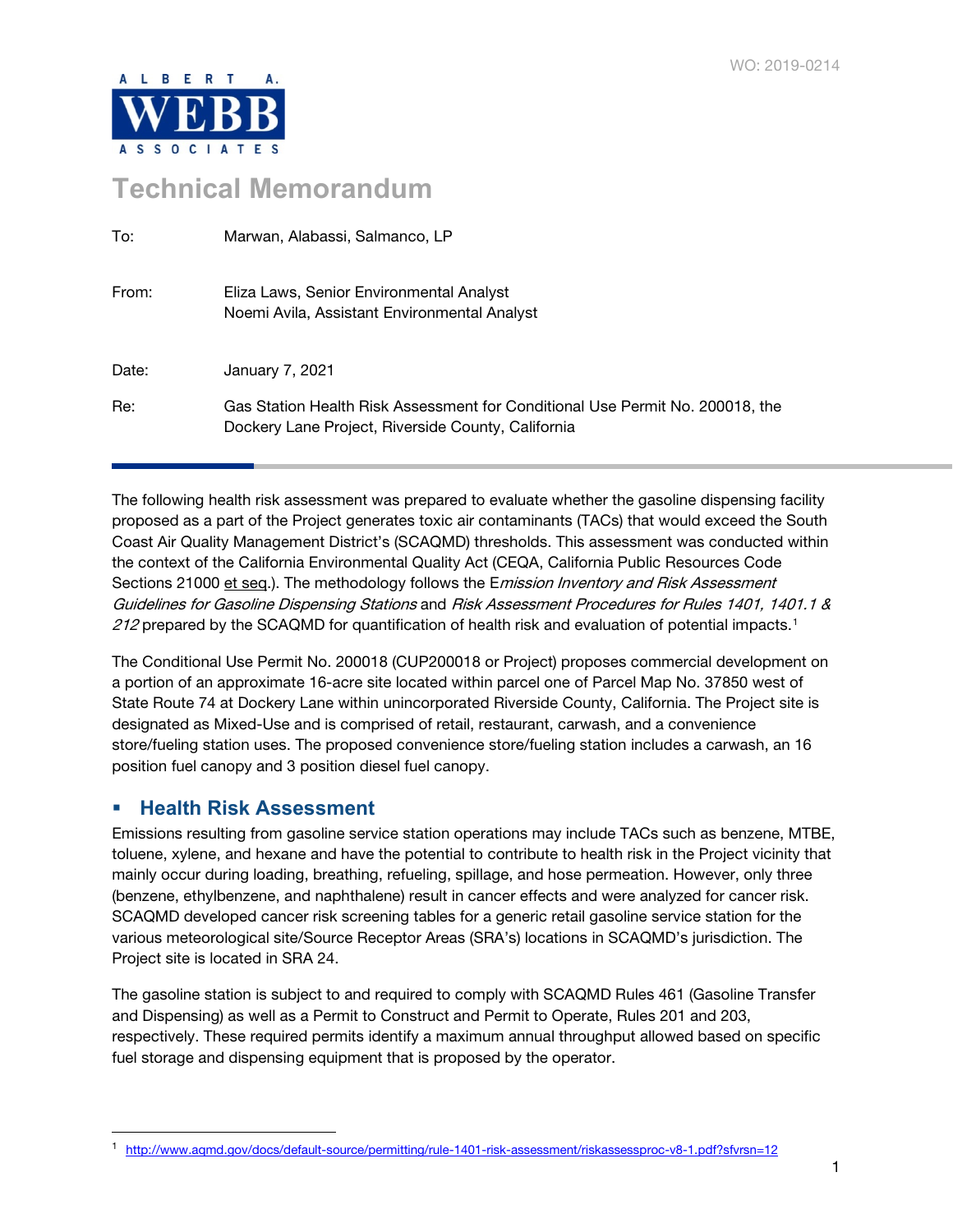The Project applicant has identified an annual throughput of 2,400,000 gallons. However, ultimate fuel throughput limitations would be established by SCAQMD through the gasoline station permitting processes noted above.

The nearest sensitive receptors to the proposed gasoline station are shown in Figure 1, below. Sensitive receptors, as identified by SCAQMD, may include residences, schools, playgrounds, athletic facilities, childcare centers, long-term healthcare facilities, rehabilitation centers, convalescent centers, and retirement homes. Sensitive receptors in the Project vicinity primarily include rural. As shown on Figure 1, the nearest sensitive receptors are the residential properties located approximately 30.5 feet (9 meters) north the proposed diesel canopy. Existing commercial receptors include a local fast food restaurant north of the Project site at the intersection of SR-74 and Seventh Street, approximately 770 feet (235 meters).



## Figure 1 – Nearest Sensitive Receptor Location

Based on the SCAQMD Risk Tool version 1.103 that implements the *SCAQMD Risk Assessment* Procedures for Rule 1401, 1401.1, and Rule [2](#page-1-0)12 and Permit Application Package "N" Version 8.1<sup>2</sup> it is estimated that the cancer risk to sensitive and commercial receptors from the proposed gasoline dispensing station would be 8.4 in one million and 0.02 in one million, respectively.

As stated in the Risk Assessment Procedures for Rules 1401, 1401.1 & 212, although gasoline vapors and its TAC constituents (for example, benzene, toluene, and xylene) have non-cancer impacts, the risks

<span id="page-1-0"></span><sup>2</sup> <http://www.aqmd.gov/docs/default-source/permitting/rule-1401-risk-assessment/attachmentn-v8-1.pdf?sfvrsn=4>